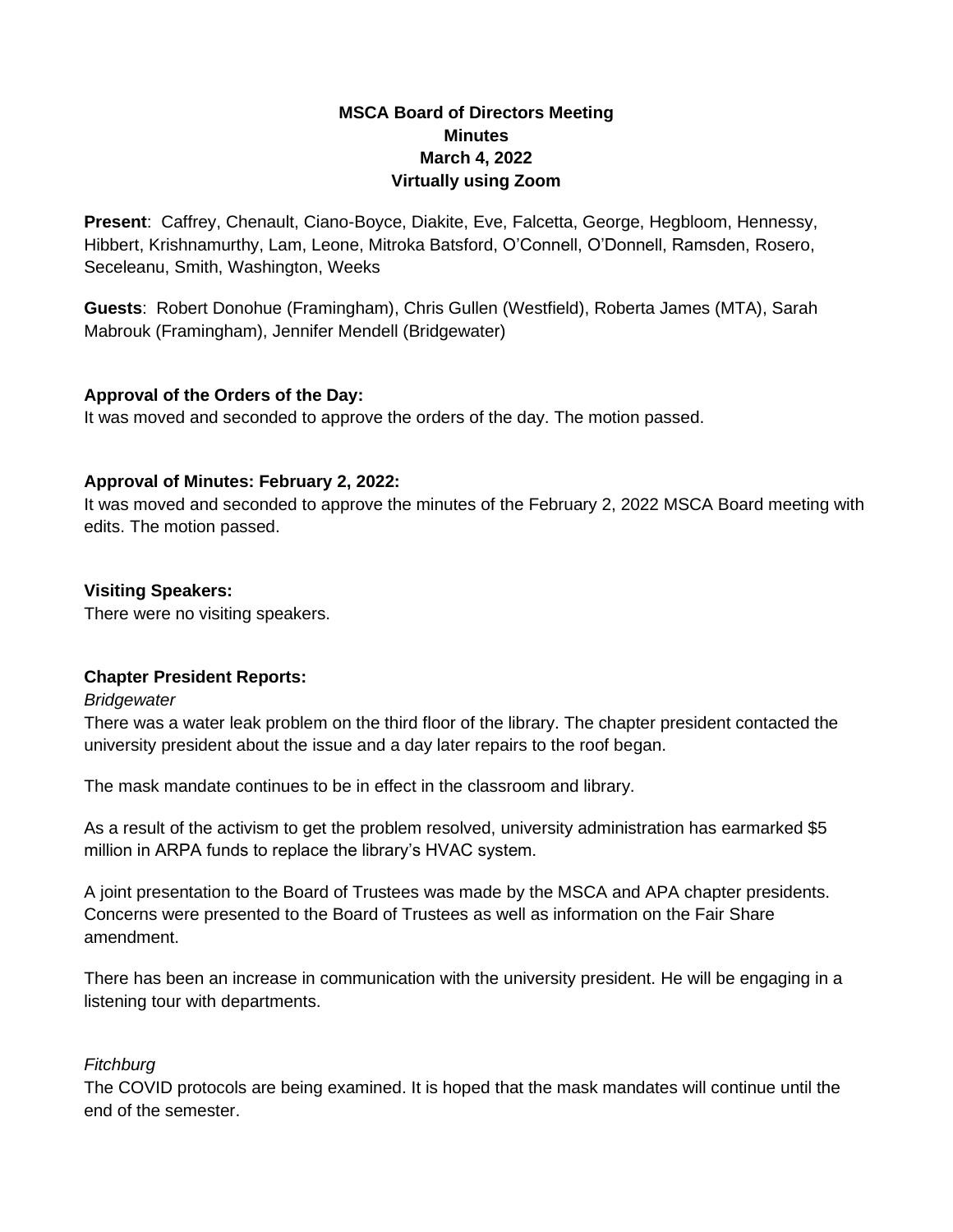*Framingham:* Provost search continues.

Mask mandate continues in offices and classrooms. Masks will not be required in other locations as of April 1.

Difficulties staffing governance committees.

Trying to educate members on budget issues.

*Mass Art* Provost search continues.

Mask mandates continue other than in the residence halls, in which above the entry ways, masks are not required.

Booster shot deadlines are coming up for both faculty/staff and students.

As of March 21, testing will no longer be available for vaccinated students/faculty/staff.

A student project focused on labor issues related to the current food service company, Sodexo. The faculty member, who was the student's professor, brought this to the administration's attention and an investigation on these allegations ensued.

# *MCLA*

A meeting was recently held that included the chapter president and other union stewards to find out more about mask mandates.

The enrollment crisis continues. There is no clear marketing plan.

There is difficulty getting people involved in committee activities.

#### *MMA*

The campus is back full time and there is no mask mandate.

A few grievances are at different stages.

#### *Salem*

Keenan changed the mask mandate without any input from the campus community. There was push back regarding this change and now the classroom/office mask mandate has been pushed back to the week after spring break.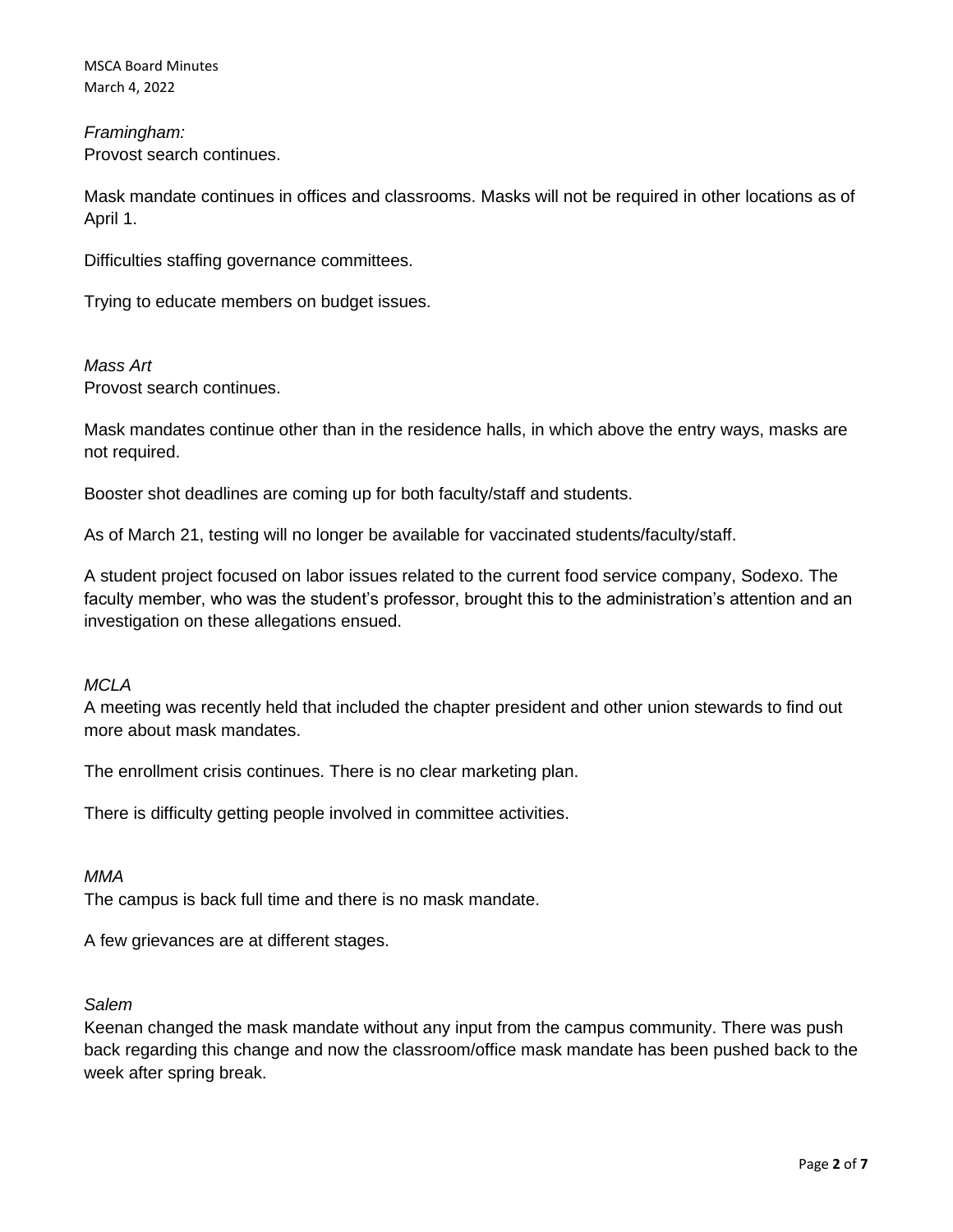#### *Westfield*

Mask mandate is in place until March 21 other than the health center and community center (in which mask mandate will continue).

Trying to increase enrollment.

The institution is in bad financial shape. The provost will not allow any more cuts to academic affairs.

Disestablishment of a one-person department. Discussion followed.

The new university president is getting acclimated to the university and getting advice from other administrators.

#### *Worcester*

Hiring 25 new faculty members. The search committees are wrapping up their searches.

The chapter president sent Board members the newest information on masking at Worcester State. Changes in the mask mandate will occur on March 23 after spring break and testing. As of March 23, masks will still be required in all instructional spaces. Also, masks may be required in events, depending upon event size. Listened to faculty feedback via chairs of department.

The Task Force on Financial Sustainability continues its work. Phase 1 work will end in June. Working to close a budget deficit of \$10 million a year.

Local elections will be held soon. The nomination deadline has been extended.

# **MSCA Reports:**

*Elections – Mabrouk* Chair Mabrouk's report was submitted through email.

Members must pay their dues or be on payroll deduction by March 15 or they will not be able to vote in the election.

She provided the Board with information on her activities on the election as well as the various deadlines that are present.

It was moved and seconded that the Board authorizes Chris Gullen to increase the Zoom capacity to 1000 if necessary for the MSCA Officer Election Forums.

It was moved and seconded to amend the motion so that it authorizes Chris Gullen to increase the Zoom capacity from 500 to 1000 for this month.

It was moved and seconded to amend the amendment so that it authorizes Chris Gullen to increase the Zoom capacity from 500 to 3000 for this month. The motion passed.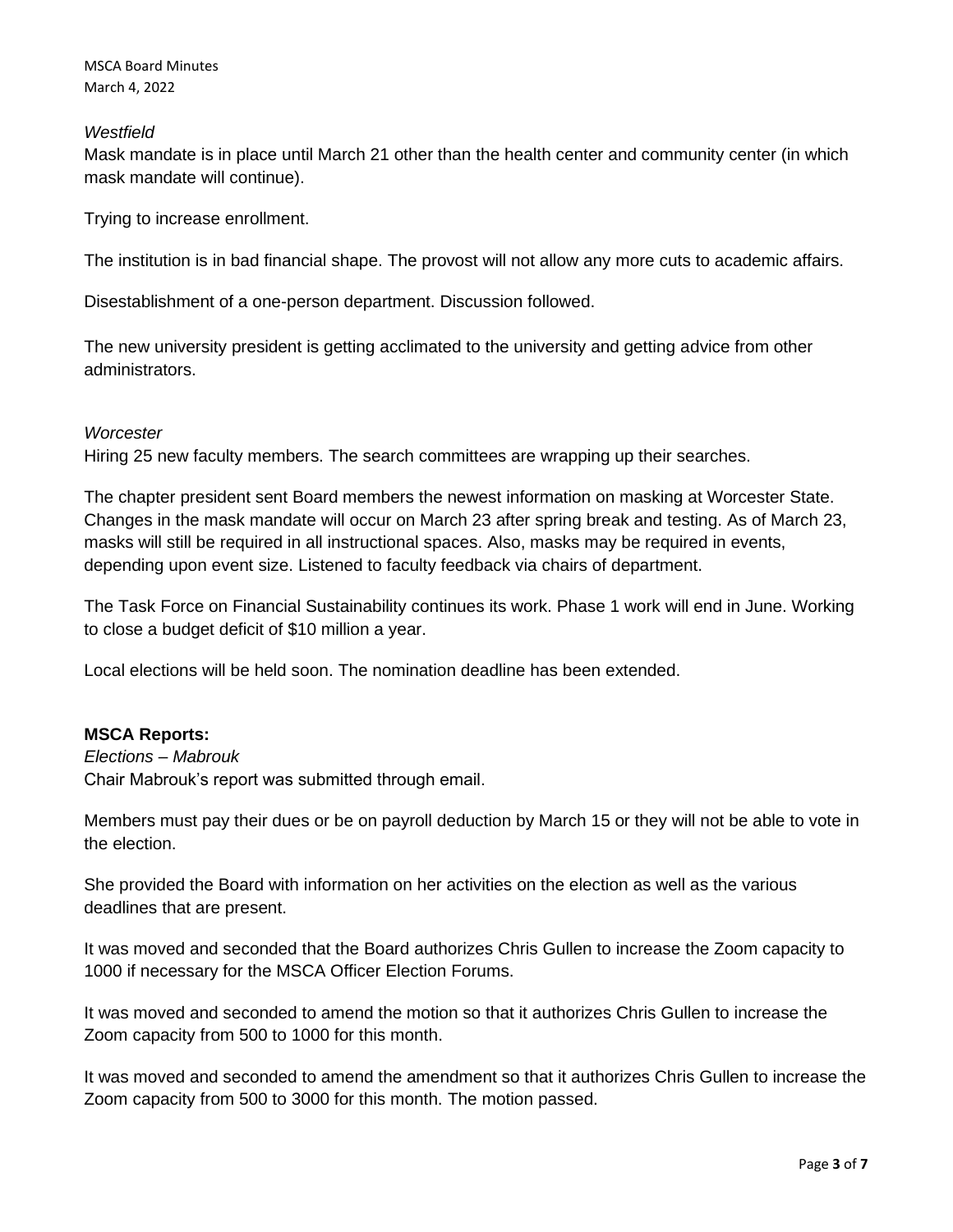The original motion passed as amended.

It was moved and seconded that the Board directs the chapter president or representative to send to the campus listservs that states they must register 48 hours in advance for the forums and that they must have their dues paid or be on payroll deduction by March 15 to vote in the election. Include this information: the MSCA has increased the number of Zoom capacity to 3000 participants. The motion passed.

Regarding the arbitrator – the meeting with the arbitrator can be done via Zoom.

It was moved and seconded that an arbitration date between April 16 and 21 be selected at the discretion of the arbitrator. The motion passed.

# *Organizing and Unity Leader - Krishnamurthy*

A meeting was recently held with chapter leaders and liaisons. There was a focus on full-time faculty/librarian recruitment and tactics that may be used to recruit new members. A number of innovative techniques were presented including a video presentation discussing the benefits of union membership.

#### *Grievance - Donohue*

Some grievances have gone through mediation. A failed mediation occurred yesterday.

Some members have been contacting Chair Donohue directly.

#### *Day Bargaining – Hegbloom*

Corrections were sent to Elizabeth Sullivan, COP counsel. Nothing has been heard from them yet.

Elizabeth Sullivan, COP counsel, will let Chair Hegbloom know about the presentation dates with student evaluation vendors

*DGCE Bargaining – Seceleanu* No report.

*Legislation – Dodge* No report.

*Librarians – George* No report.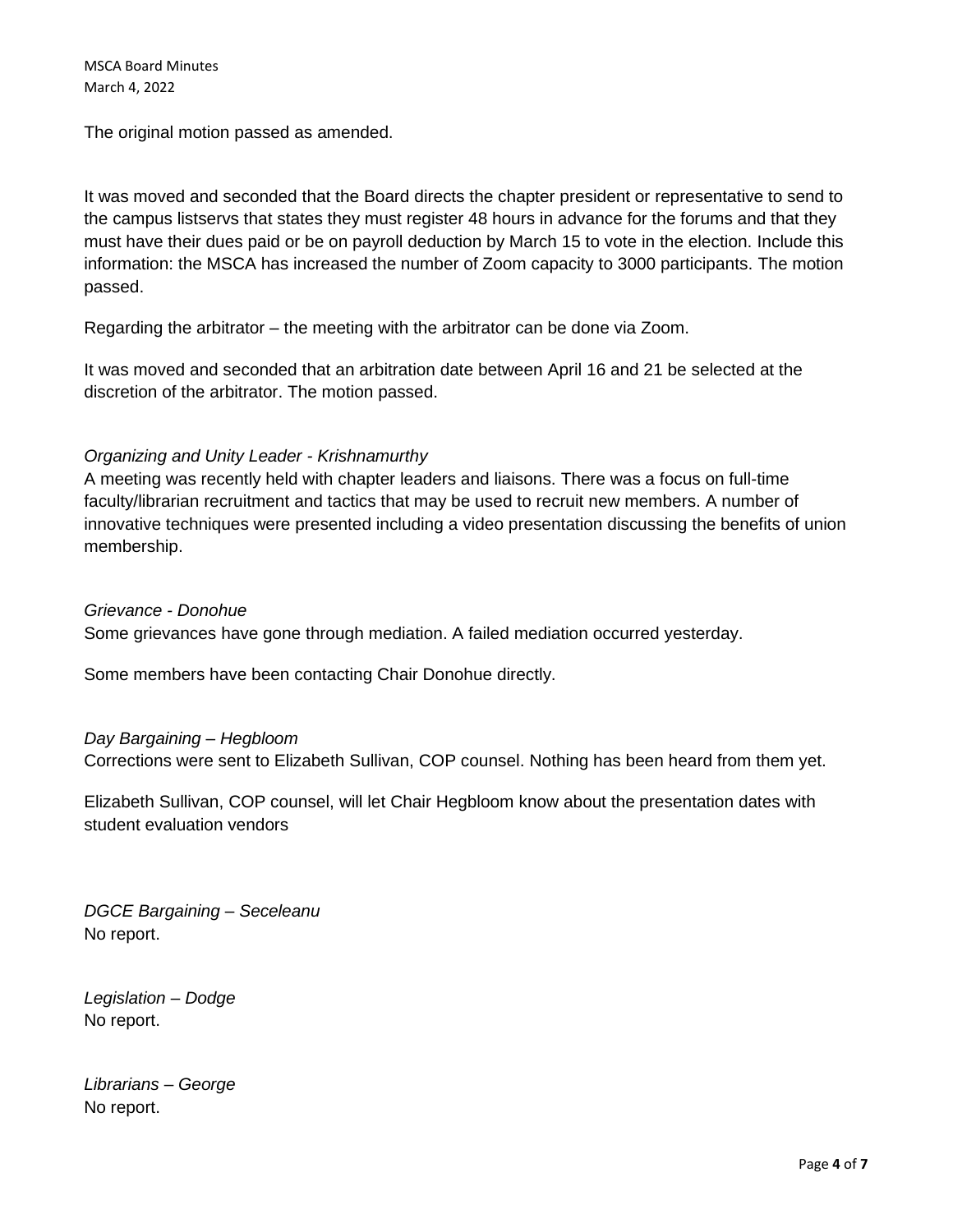#### *Bargaining Action Leader – Gullen*

Web page sample designs will be sent to Board members. Discussion on the web page designs will be during the April Board meeting.

Zoom account has been upgraded to allow for the election forums. The upgrade is only for one month of additional capacity.

#### **Old Business**

*Review of MSCA employee leave policy* It was moved and seconded to approve the MSCA recommendations for Holiday, Sick, Vacation Leave. The motion passed.

*Day and DGCE contract issues* No discussion necessary.

#### **MSCA Officer Reports:**

*President – O'Donnell*

It was moved and seconded to approve the Delegate Assembly Delegate Counts 2022. The motion passed.

It was moved and seconded to hold the 2022 Delegate Assembly virtually, through Zoom. The motion passed.

It was moved and seconded to approve the tentative 2022 MTA Annual Meeting Delegate count. The motion passed.

*Vice President – Hegbloom* A report was sent via email.

The mask survey results were sent to Board members. A summary of the results will be sent to members.

Discussion followed regarding mask mandates and safety issues. President O'Donnell will send a request for a meeting to the COP to talk about health and safety concerns.

The Perspective Editor position needs to be filled. The MSCA will begin seeking applicants in April, after the officer election.

The BHE Student Council is meeting on March 17. Vice President Hegbloom will attend along with Framingham Chapter President Caffrey.

The MSCA Book Club will have an author event on April 13. An MTA grant will be applied for to pay the speakers for their presentations.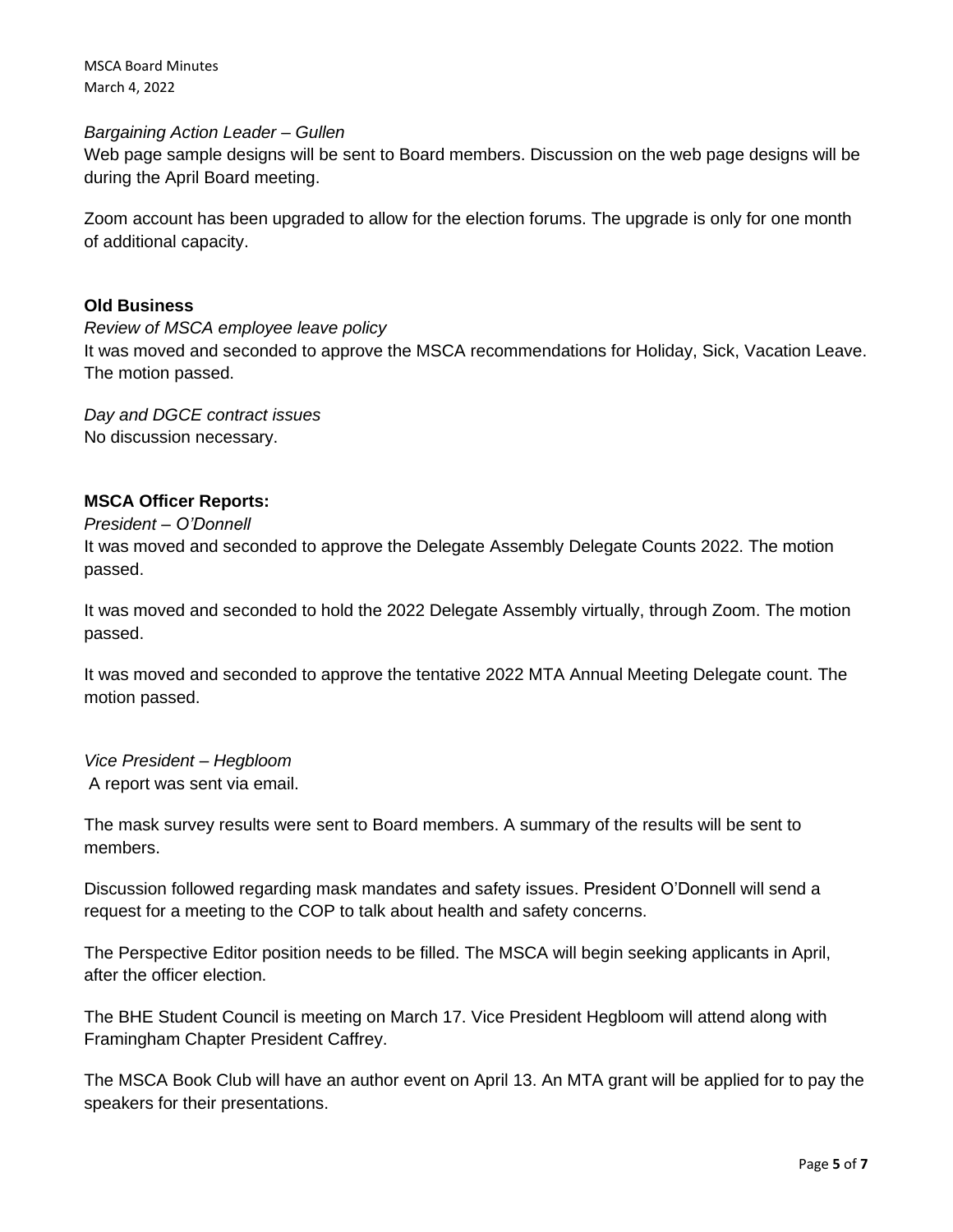The MTA Annual Meeting will be held in person. Budget recommendations will be talked about at the upcoming MTA Board meeting later this month.

*Treasurer*

Stipends for chapter officers need to come through the state treasurer's office.

Treasurer Weeks reviewed the monthly expense report.

Treasurer Weeks reviewed the proposed budget for FY2023. Discussion followed.

The investment account regarding investments, the Investment Committee, investment strategies, was discussed.

*Secretary* The deadline for nominations for the 2022 NEA/RA is March 14.

#### **MTA Reports**:

*Consultants – James*  No report.

*Health and Welfare Trust - George* No report. There has not been a meeting and the next meeting will be held in April or May.

*Board of Directors – Hegbloom* Director Hegbloom sent Board members a report on the last meeting via email.

#### **New Business:**

Enforcement of Health and Safety agreements Discussion regarding mask mandates and agreements was held.

Director Smith, Salem, asked if any other chapter has heard of Follette Access. It appears to be at Salem only.

A question was asked about the CBA funding process. President O'Donnell reported that the governor submitted the funding request to the legislature. President O'Donnell will communicate with members and the Board when the funding is approved.